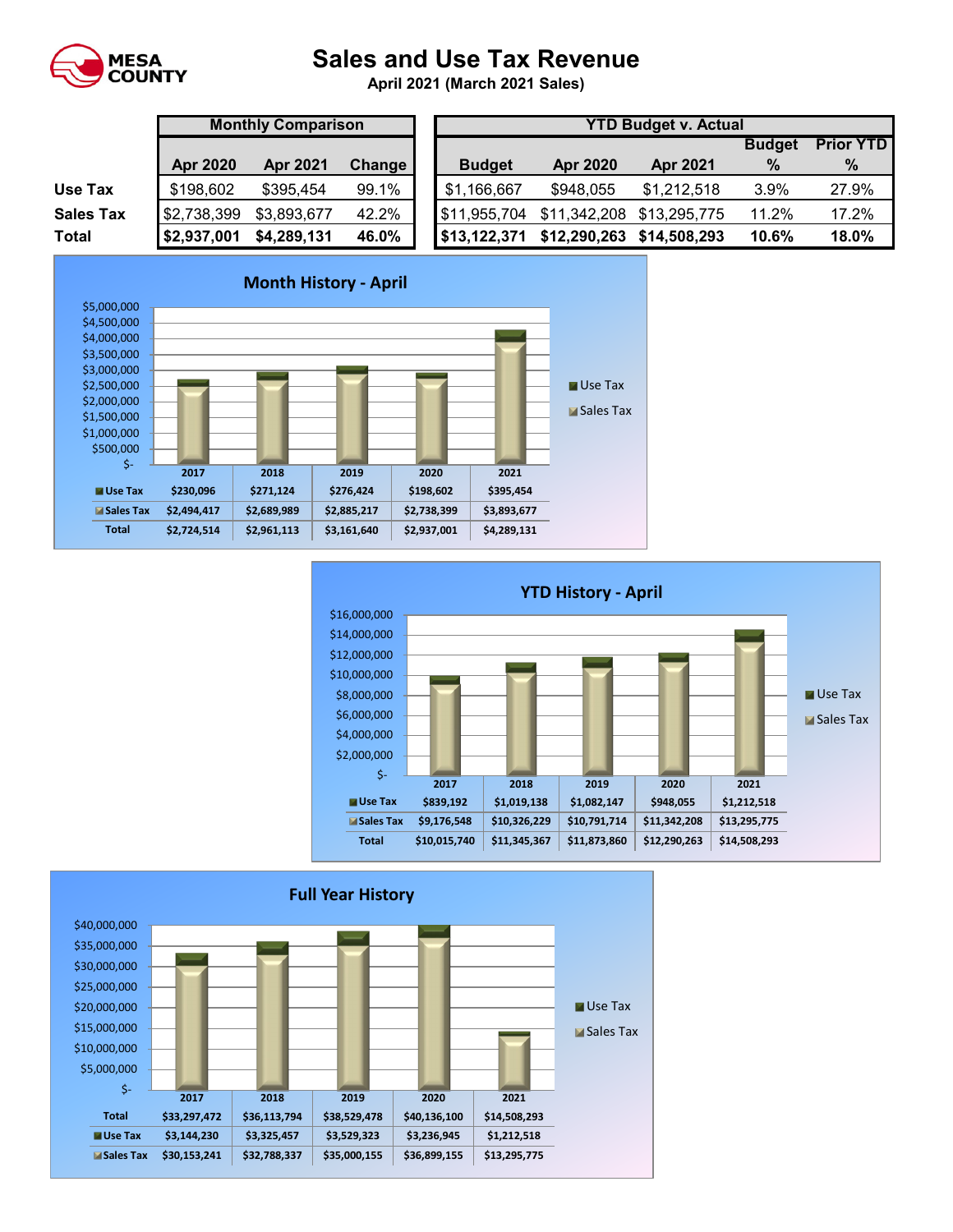

## **Sales Tax by Industry**

 **April 2021 (March 2021 Sales)**

|                                  | <b>Monthly Comparison</b> |                 |           | <b>Year-to-Date Comparison</b> |                 |            |          |  |
|----------------------------------|---------------------------|-----------------|-----------|--------------------------------|-----------------|------------|----------|--|
|                                  | <b>Apr 2020</b>           | <b>Apr 2021</b> | % Change  | <b>YTD 2020</b>                | <b>YTD 2021</b> | \$ Change  | % Change |  |
| <b>Retail</b>                    |                           |                 |           |                                |                 |            |          |  |
| Clothing                         | 32,111                    | 123,289         | 283.9%    | 320,607                        | 418,483         | 97,876     | 30.5%    |  |
| Food & Beverage                  | 172,574                   | 160,283         | $-7.1%$   | 622,127                        | 658,337         | 36,209     | 5.8%     |  |
| <b>Gasoline Stations</b>         | 25,437                    | 35,755          | 40.6%     | 101,825                        | 123,390         | 21,565     | 21.2%    |  |
| <b>Health/Personal Care</b>      | 71,997                    | 95,486          | 32.6%     | 265,942                        | 344,011         | 78,069     | 29.4%    |  |
| <b>Sporting Goods</b>            | 77,510                    | 130,127         | 67.9%     | 377,890                        | 491,021         | 113,131    | 29.9%    |  |
| <b>Internet Sales</b>            | 161,603                   | 262,758         | 62.6%     | 622,419                        | 1,001,803       | 379,385    | 61.0%    |  |
| <b>Other Retail</b>              | 425,501                   | 581,156         | 36.6%     | 1,791,086                      | 2,050,335       | 259,249    | 14.5%    |  |
| <b>Total Retail</b>              | 966,732                   | 1,388,854       | 43.7%     | 4,101,895                      | 5,087,380       | 985,485    | 24.0%    |  |
| <b>Other Industries</b>          |                           |                 |           |                                |                 |            |          |  |
| Agriculture                      | 1,824                     | 2,301           | 26.2%     | 3,257                          | 4,469           | 1,212      | 37.2%    |  |
| Auto                             | 305,285                   | 554,567         | 81.7%     | 1,382,186                      | 1,738,466       | 356,280    | 25.8%    |  |
| Auto Repair                      | 48,513                    | 78,720          | 62.3%     | 199,524                        | 260,639         | 61,116     | 30.6%    |  |
| Construction                     | 41,410                    | 79,165          | 91.2%     | 155,169                        | 214,951         | 59,783     | 38.5%    |  |
| Finance                          | 8,662                     | 9,355           | 8.0%      | 33,234                         | 33,182          | (52)       | $-0.2%$  |  |
| Home Improvement                 | 326,092                   | 554,615         | 70.1%     | 1,270,614                      | 1,765,348       | 494,734    | 38.9%    |  |
| Hotel & Restaurant               | 261,311                   | 492,973         | 88.7%     | 1,338,137                      | 1,523,799       | 185,662    | 13.9%    |  |
| Manufacturing                    | 119,684                   | 144,470         | 20.7%     | 451,365                        | 516,582         | 65,217     | 14.4%    |  |
| Medical                          | 3,376                     | 13,734          | 306.7%    | 34,143                         | 30,399          | (3,744)    | $-11.0%$ |  |
| Oil & Gas                        | 58,911                    | 16,691          | $-71.7%$  | 192,816                        | 69,515          | (123, 301) | $-63.9%$ |  |
| Professional                     | 19,331                    | 31,008          | 60.4%     | 80,288                         | 106,991         | 26,703     | 33.3%    |  |
| Rentals                          | 73,790                    | 99,558          | 34.9%     | 304,564                        | 318,152         | 13,588     | 4.5%     |  |
| Telecommunications               | 70,349                    | 91,682          | 30.3%     | 491,974                        | 361,626         | (130, 348) | $-26.5%$ |  |
| Transportation                   | 10,415                    | 14,209          | 36.4%     | 44,351                         | 42,845          | (1,506)    | $-3.4%$  |  |
| <b>Utilities</b>                 | 56,021                    | 67,256          | 20.1%     | 234,872                        | 251,326         | 16,454     | 7.0%     |  |
| Wholesale                        | 332,926                   | 259,215         | $-22.1%$  | 850,691                        | 835,325         | (15, 365)  | $-1.8%$  |  |
| All Other                        | 33,767                    | $-4,697$        | $-113.9%$ | 173,128                        | 134,779         | (38, 349)  | $-22.2%$ |  |
| Total Other Industries 1,771,667 |                           | 2,504,822       | 41.4%     | 7,240,312                      | 8,208,395       | 968,082    | 13.4%    |  |
| <b>Grand Total</b>               | 2,738,399                 | 3,893,677       | 42.2%     | 11,342,208 13,295,775          |                 | 1,953,567  | 17.2%    |  |

## **Use Tax Detail April 2021**

**Apr 2020 Apr 2021 % Change YTD 2020 YTD 2021 \$ Change % Change** Automobile Use Tax 198,096 393,774 98.8% 941,719 1,199,910 258,191 27.4% Building Use Tax 6.937 506 1,680 231.8% 6,337 12,608 6,271 99.0% **Total Use Tax 198,602 395,454 99.1% 948,055 1,212,518 264,463 27.9% Monthly Comparison Year-to-Date Comparison**